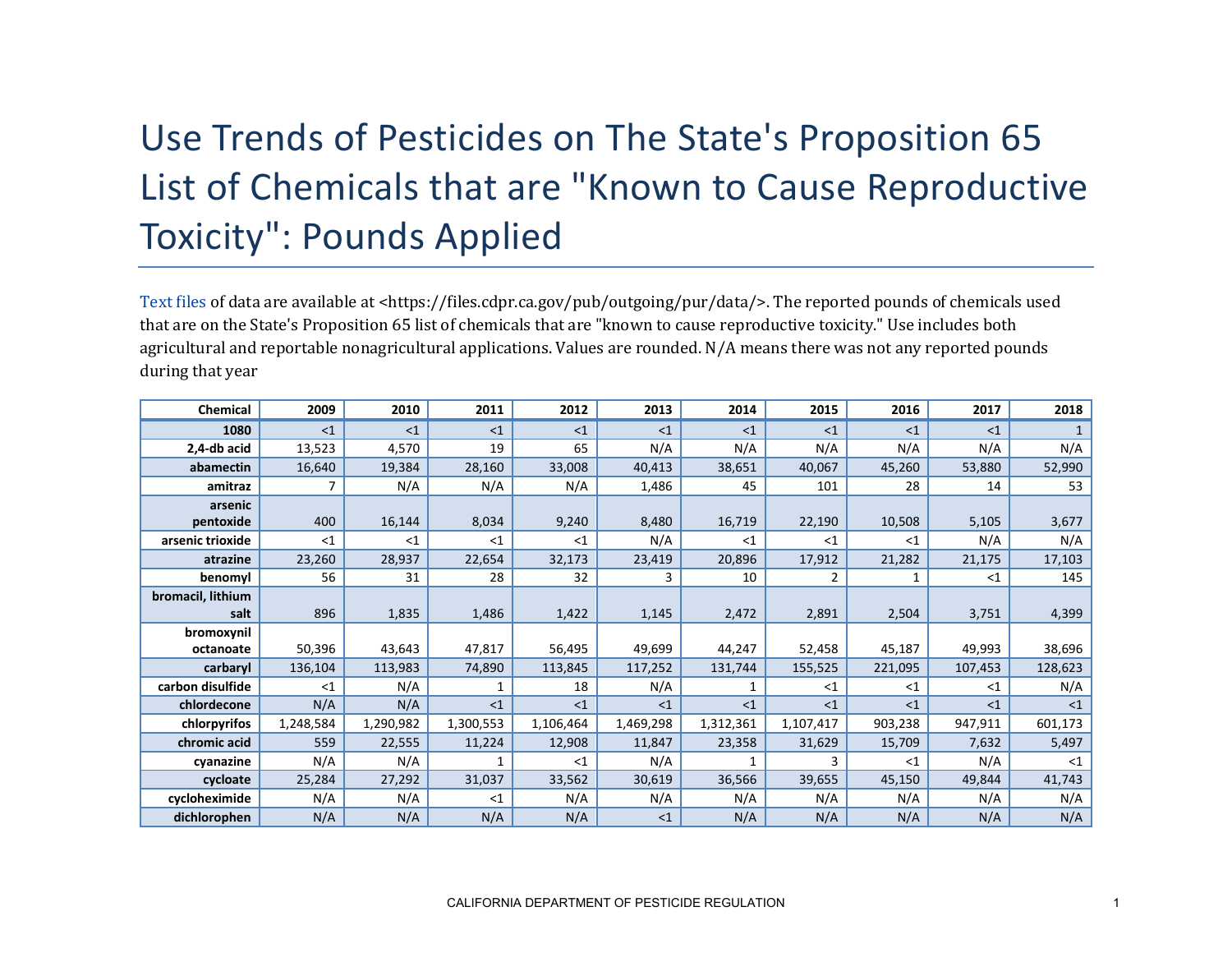| Chemical          | 2009           | 2010       | 2011           | 2012           | 2013           | 2014            | 2015            | 2016           | 2017      | 2018           |
|-------------------|----------------|------------|----------------|----------------|----------------|-----------------|-----------------|----------------|-----------|----------------|
| diclofop-methyl   | 15             | N/A        | $\overline{7}$ | N/A            | N/A            | N/A             | N/A             | N/A            | N/A       | N/A            |
| dinocap           | $\overline{2}$ | N/A        | $<1$           | N/A            | N/A            | N/A             | N/A             | N/A            | 3         | N/A            |
| dinoseb           | 816            | 26         | 75             | 60             | 22             | 374             | $\overline{7}$  | 581            | 32        | $\mathsf 3$    |
| dioctyl phthalate | 186            | 453        | 248            | 262            | 198            | $\overline{73}$ | $\overline{36}$ | 94             | N/A       | $\overline{1}$ |
| disodium          |                |            |                |                |                |                 |                 |                |           |                |
| cyanodithioimido  |                |            |                |                |                |                 |                 |                |           |                |
| carbonate         | N/A            | N/A        | N/A            | 80             | $<$ 1          | N/A             | 101             | 280            | N/A       | N/A            |
| endrin            | N/A            | <1         | N/A            | N/A            | N/A            | N/A             | N/A             | N/A            | N/A       | N/A            |
| eptc              | 128,993        | 118,509    | 125,932        | 168,665        | 187,349        | 235,271         | 237,983         | 255,431        | 259,784   | 218,451        |
| ethylene          |                |            |                |                |                |                 |                 |                |           |                |
| dibromide         | <1             | N/A        | N/A            | 6              | N/A            | N/A             | $<$ 1           | N/A            | N/A       | N/A            |
| ethylene glycol   | 37,357         | 39,830     | 52,038         | 61,666         | 72,508         | 38,826          | 71,095          | 86,705         | 44,826    | 41,036         |
| ethylene glycol   |                |            |                |                |                |                 |                 |                |           |                |
| monomethyl        |                |            |                |                |                |                 |                 |                |           |                |
| ether             | 2,257          | 5,187      | 4,333          | 3,782          | 6,202          | 5,601           | 7,601           | 7,645          | 6,530     | 3,506          |
| ethylene oxide    | $\overline{7}$ | N/A        | N/A            | 8              | N/A            | ${<}1$          | N/A             | N/A            | N/A       | N/A            |
| fenoxaprop-ethyl  | 11             | $\leq 1$   | 8              | N/A            | N/A            | N/A             | N/A             | N/A            | N/A       | N/A            |
| fluazifop-butyl   | 21             | 11         | 8              | 6              | 17             | 43              | 16              | 23             | 98        | 76             |
| heptachlor        | N/A            | N/A        | N/A            | <1             | N/A            | N/A             | N/A             | N/A            | <1        | $<1\,$         |
| hydramethylnon    | 393            | 609        | 1,096          | 485            | 444            | 6,024           | 399             | 301            | 230       | 194            |
| linuron           | 51,448         | 48,424     | 54,555         | 57,637         | 52,529         | 54,158          | 50,395          | 52,249         | 52,166    | 48,734         |
| metam-sodium      | 9,359,224      | 11,428,913 | 10,895,290     | 8,427,548      | 4,846,423      | 4,297,539       | 3,606,650       | 3,297,827      | 3,144,356 | 3,765,705      |
| methanol          | N/A            | N/A        | N/A            | N/A            | N/A            | N/A             | N/A             | $\overline{2}$ | N/A       | N/A            |
| methyl bromide    | 5,623,692      | 4,809,340  | 4,055,208      | 4,017,075      | 3,529,577      | 2,963,143       | 2,655,355       | 2,602,823      | 1,798,430 | 1,682,989      |
| metiram           | N/A            | N/A        | 15             | 34             | 17             | 13              | $<$ 1           | $\overline{4}$ | 26        | 18             |
| molinate          | 12,516         | 24         | ${<}1$         | $\overline{3}$ | $\leq 1$       | ${<}1$          | $\leq$ 1        | 5              | N/A       | N/A            |
| myclobutanil      | 59,057         | 65,604     | 65,538         | 64,425         | 61,076         | 65,056          | 61,036          | 59,152         | 56,704    | 49,186         |
| nabam             | 8,963          | 10,518     | 13,358         | 13,485         | 22,187         | 16,535          | 9,357           | 18,414         | 18,854    | 11,257         |
| nicotine          | <1             | ${<}1$     | $\overline{7}$ | ${<}1$         | N/A            | N/A             | ${<}1$          | N/A            | N/A       | N/A            |
| nitrapyrin        | 84             | 211        | N/A            | $<$ 1          | $\overline{2}$ | N/A             | 5               | $\overline{2}$ | N/A       | 16             |
| oxadiazon         | 8,741          | 12,382     | 7,783          | 7,272          | 6,759          | 4,960           | 12,139          | 5,028          | 6,072     | 8,256          |
| oxydemeton-       |                |            |                |                |                |                 |                 |                |           |                |
| methyl            | 68,576         | 71,290     | 26,017         | 17,562         | 10,656         | 8,407           | 6,610           | 3,764          | 1,533     | 1,460          |
| oxytetracycline   |                |            |                |                |                |                 |                 |                |           |                |
| hydrochloride     | 147            | 1,356      | 208            | 81             | 266            | 15              | 45              | 7,223          | 7,837     | 6,433          |
| oxythioquinox     | 45             | 6          | $\leq 1$       | $\mathbf{1}$   | <1             | $\mathbf{1}$    | N/A             | $\mathbf{1}$   | N/A       | ${<}1$         |
| potassium         |                |            |                |                |                |                 |                 |                |           |                |
| dichromate        | N/A            | N/A        | N/A            | N/A            | $<$ 1          | N/A             | $<$ 1           | N/A            | N/A       | N/A            |